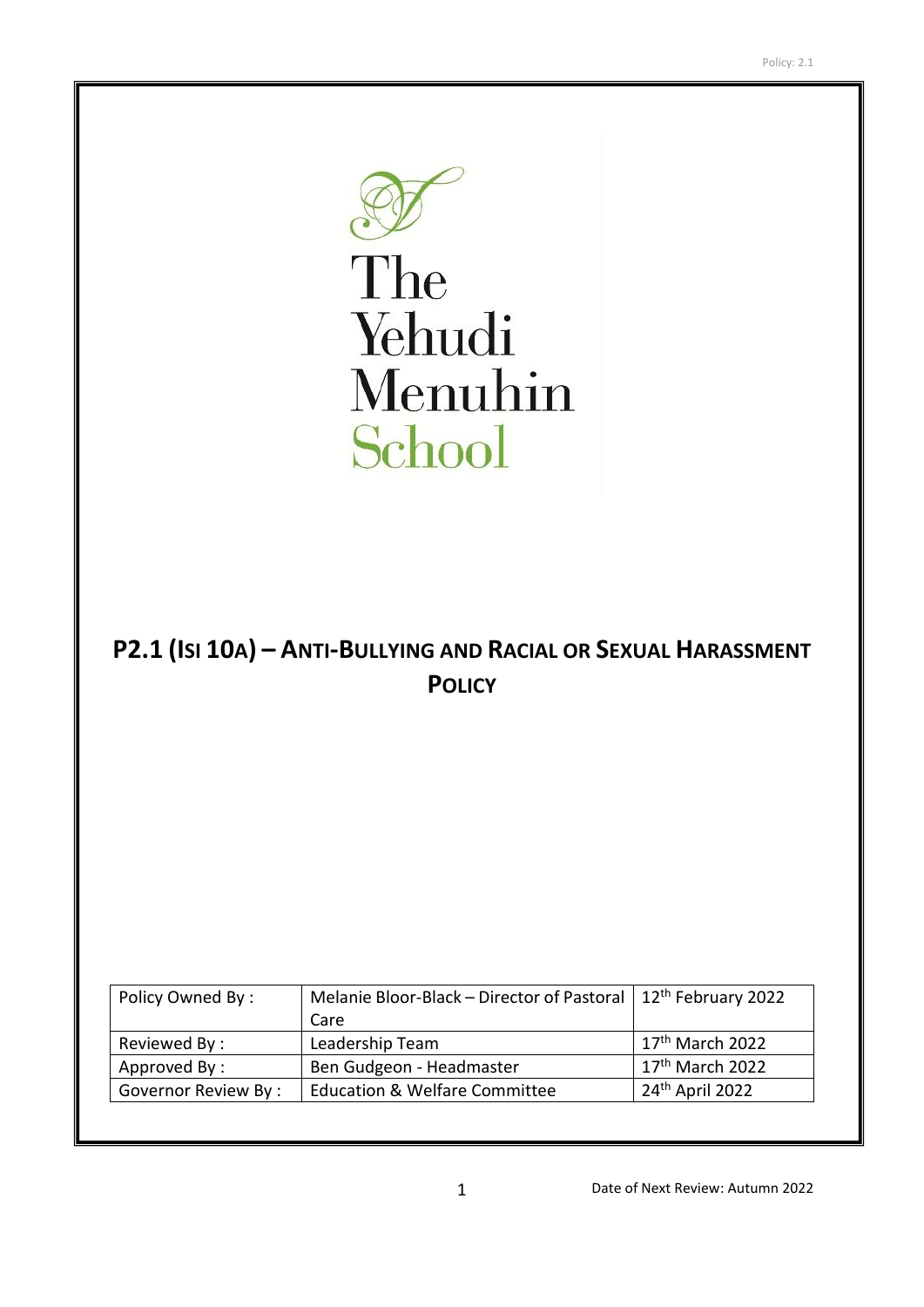## Contents

| Measures to counter Homophobic, Biphobic and Transphobic Bullying (HBT) 13 |  |
|----------------------------------------------------------------------------|--|
|                                                                            |  |
|                                                                            |  |
|                                                                            |  |
|                                                                            |  |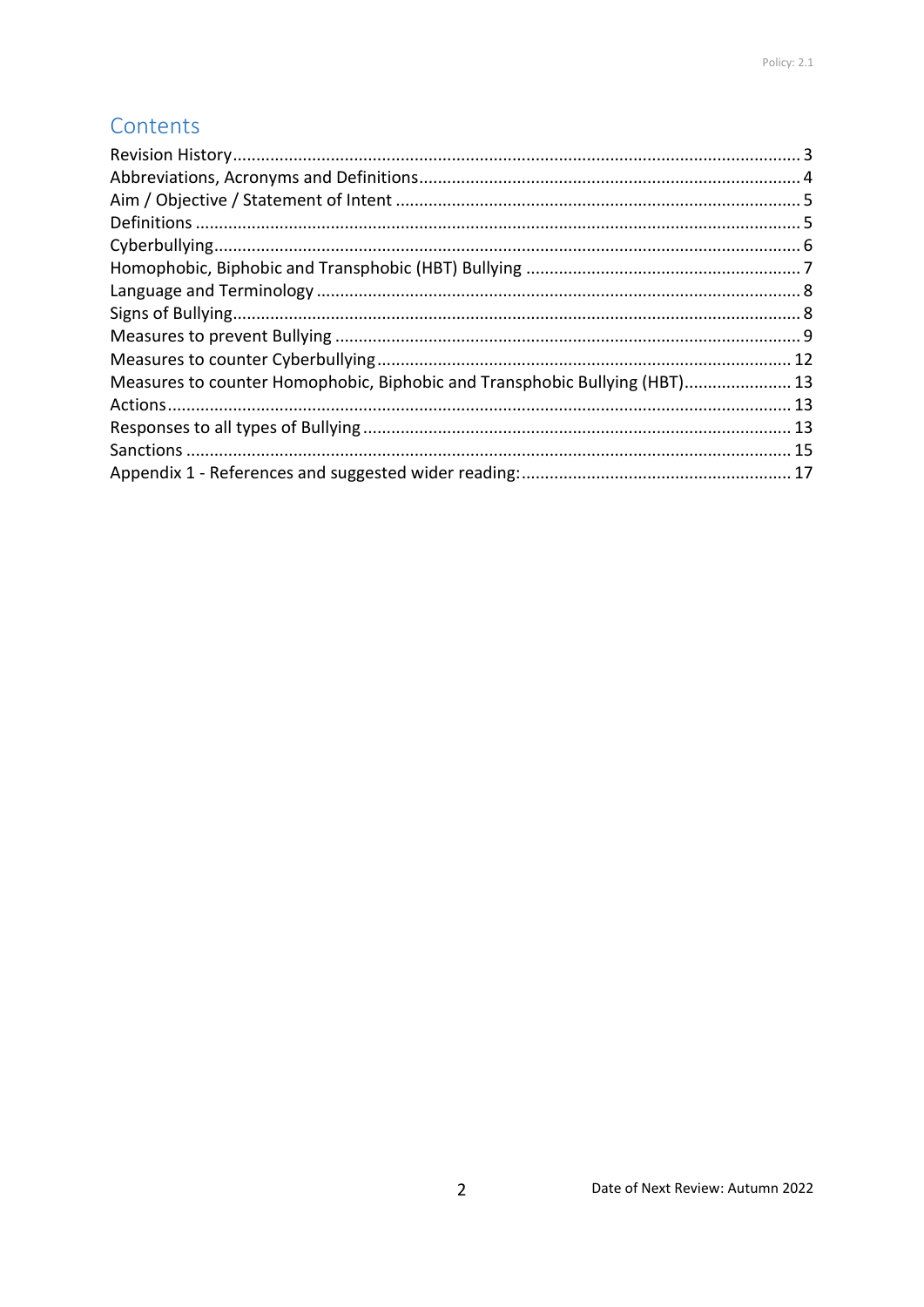## <span id="page-2-0"></span>**Revision History**

| <b>Revision</b> | Paragraph<br><b>Number</b> | <b>Revision</b>                                                                                                   |
|-----------------|----------------------------|-------------------------------------------------------------------------------------------------------------------|
| November 2017   |                            |                                                                                                                   |
| September 2018  |                            |                                                                                                                   |
| January 2021    |                            |                                                                                                                   |
| Spring 2022     | Whole document             | Replace "PSHCE" with "PSHE" and "Headmaster"<br>with "Head" throughout.                                           |
|                 | Paragraph 3                | Final sentence added                                                                                              |
|                 | Paragraph 5                | Add "and Staff" in the first sentence and amend<br>"encouraged" to "required"                                     |
|                 | Paragraph 6                | Update policy date                                                                                                |
|                 | Paragraph 8                | Split and create new paragraph 9                                                                                  |
|                 | Paragraph 18               | Update policy name and number                                                                                     |
|                 | Paragraph 19               | Correct typo                                                                                                      |
|                 | Paragraph 25               | Rewritten with additional bullet points                                                                           |
|                 | Paragraph 27               | Final sentence added                                                                                              |
|                 | Paragraph 28               | Extensively expanded to detail all measures                                                                       |
|                 | Paragraph 30               | Delete "providing" and replace with "offering"                                                                    |
|                 | Paragraph 43               | Replace "if necessary, delete them." with "the<br>Head will decide if material should be deleted or<br>retained." |
|                 | Title                      | Change from "HBT Bullying" to "Homophobic,<br>Biophobic and Transphobic Bullying (HBT)"                           |
|                 | Paragraph 49               | Change "senior management" to "the leadership<br>team"                                                            |
|                 | Paragraph 50               | Change "school" to "attend a meeting"                                                                             |
|                 | Paragraph 53               | 2 <sup>nd</sup> sentence – replace 'bully' with 'perpetrator'<br>$4th$ sentence – new                             |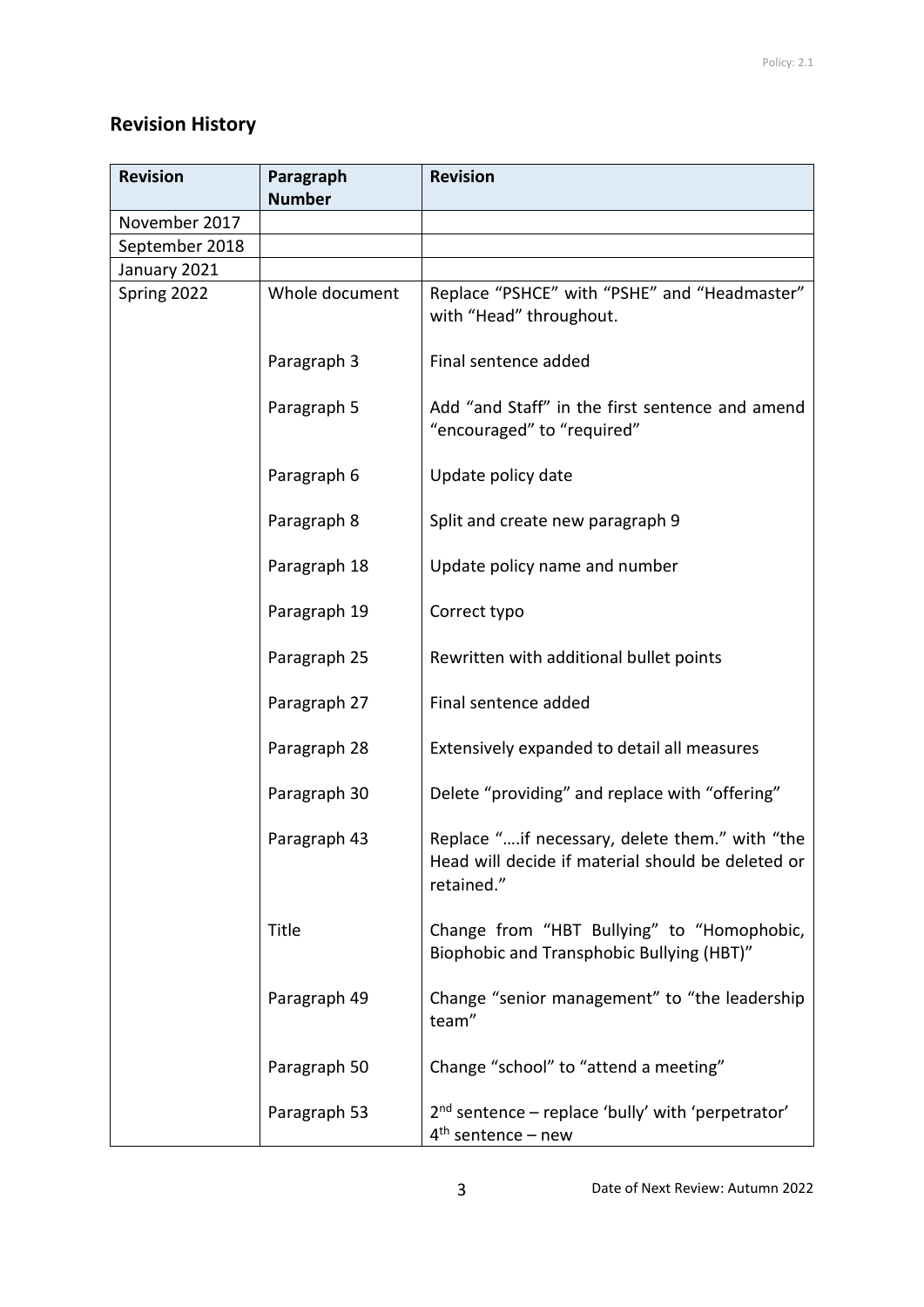| Paragraph 66 & 67 | <b>New</b>                           |
|-------------------|--------------------------------------|
| Paragraph 68      | Add '(suspension)' and '(expulsion)' |
| Appendix 1        | Update policy date for KCSIE         |

## <span id="page-3-0"></span>**Abbreviations, Acronyms and Definitions**

| <b>Abbreviation / Acronym</b> | <b>Definition</b>                        |
|-------------------------------|------------------------------------------|
| <b>CPOMS</b>                  | Specialist software used in School to    |
|                               | monitor Safeguarding, wellbeing and all  |
|                               | pastoral issues.                         |
| <b>DSL</b>                    | Designated Safeguarding Lead             |
| <b>HBT</b>                    | Homophobic, Biphobic and Transphobic     |
| <b>KCSIE</b>                  | Keeping Children Safe in Education       |
| <b>PSHCE</b>                  | Personal, Social, Health and Citizenship |
|                               | Education                                |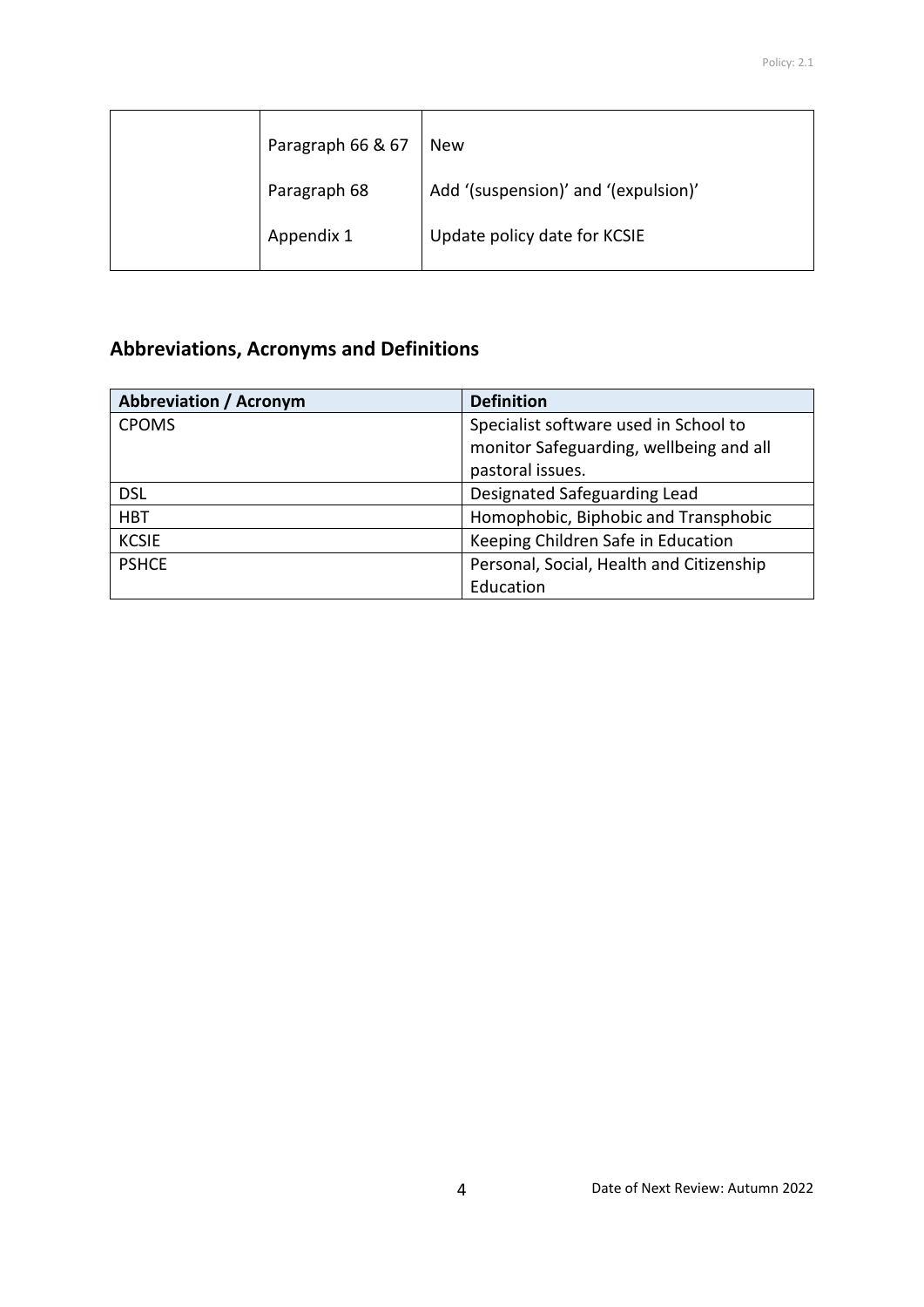## <span id="page-4-0"></span>**Aim / Objective / Statement of Intent**

- 1. The Yehudi Menuhin School aims to promote an atmosphere in which bullying will not take place, and in which relationships are based on openness, mutual respect, trust, tolerance and consideration for others. The School's aim is to promote sensitive behaviour, so that bullying, i.e. deliberately causing distress, is seen as out of place in the community.
- 2. The School regards bullying and racial or sexual harassment as extremely serious and it deals with these issues firmly. Everyone in the community deserves the right to conduct their lives without being the victim of bullying or discrimination. The School does not tolerate bullying.
- 3. All teachers, parents and pupils have a duty under Safeguarding legislation to report incidents of bullying or discrimination, including any incidents that take place whilst the pupils are in the care of guardians or parents, or attending external events in the care of school staff. Although this policy refers to both pupil and staff responsibility, when encountering bullying in the wider school community any concerns appertaining specifically to staff should be dealt with by referring to P2.3 Staff Code of Conduct Policy.
- 4. The School takes mental or emotional bullying as seriously as physical bullying.
- 5. Pupils and Staff are required to report immediately any unkindness they see happening to others rather than allow this behaviour to continue.
- *6.* The School aims to prevent any bullying occurring and deals with all cases swiftly and sensitively. This policy has regard to *Preventing and Tackling Bullying (July 2017)*; *Cyberbullying: Advice for headteachers and school staff (2014);.* This policy should also be read in conjunction with "Remote Working Information & Procedures (2020)"; "Remote Learning and Teaching Procedure (2020)" and P2.2 Safeguarding and Child Protection Policy (September 2021) which are available to parents and prospective parents on the School Website or by request to the School.
- 7. Countering bullying is an integral part of the School's safeguarding and disciplinary policies. Bullying conflicts sharply with the School's policy on equal opportunities, as well as with its social and moral principles.

### <span id="page-4-1"></span>**Definitions**

8. Bullying is the exertion of power of one person over another. It includes a wide range of physical (including sexual), verbal and psychological behaviour which may make another person feel embarrassed, offended, upset, devalued, degraded, afraid, frustrated, or angry. It is often motivated by prejudice, for example against race, religion, culture, sex, gender, homophobia, physical attributes, special educational needs or disability, or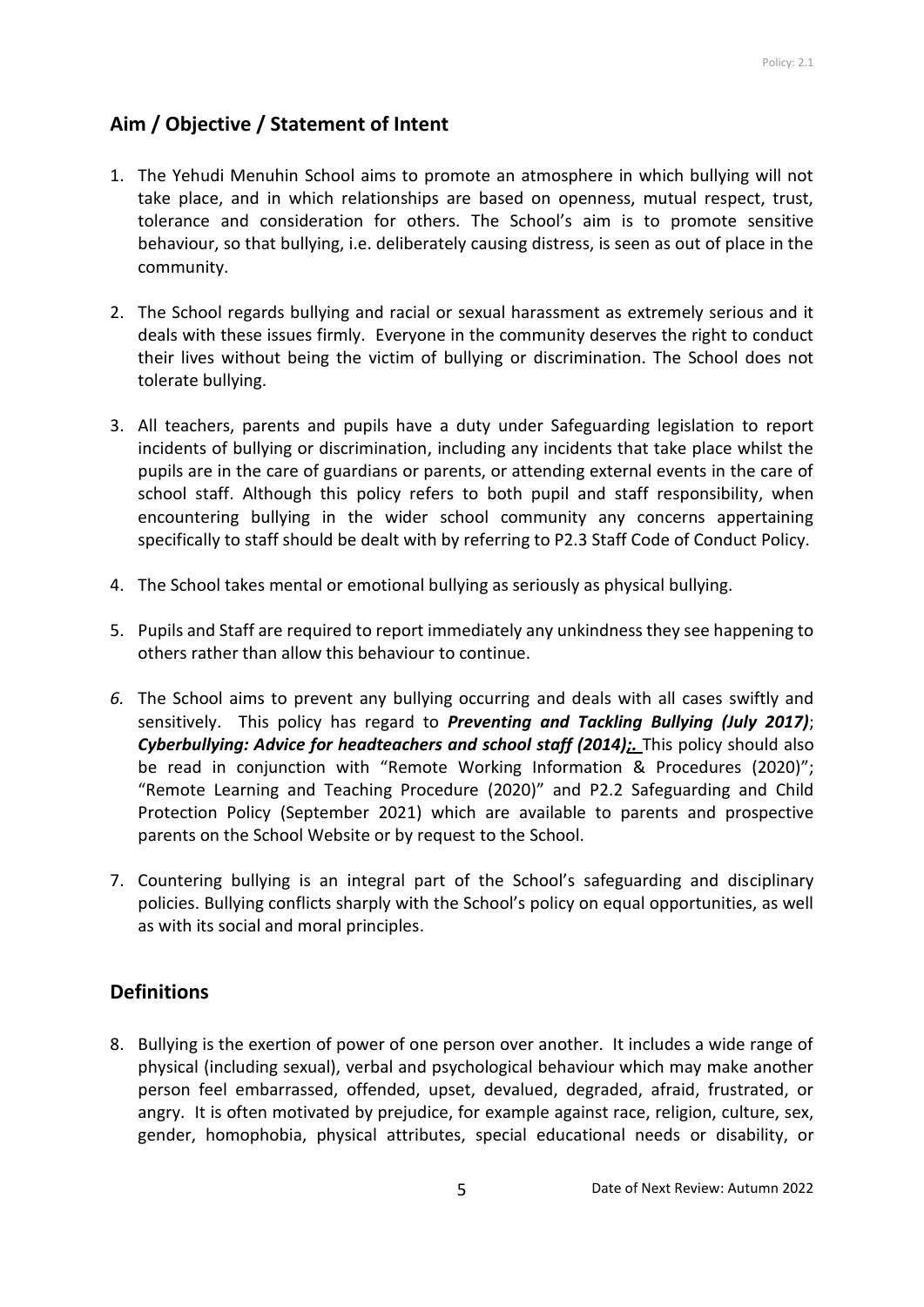because a child is adopted or a carer. In our setting, it could also occur because of issues relating to musical attainment or to life in a predominantly boarding community. Bullying is often hidden and subtle but can also be overt and intimidating. Bullying can happen anywhere and at any time. Perpetrators and victims can be any age or gender.

- 9. In all cases, the perception of the person targeted is a key factor in ascertaining whether the behaviour constitutes bullying, regardless of the intention of the perpetrator.
- 10. Mental or psychological bullying is the act of using words and emotions to hurt someone. It has two types, verbal and emotional. Ways in which people bully others include:
	- Imitating, insulting, tormenting, mocking or humiliating someone
	- Swearing or shouting at someone or calling them names
	- Using sarcasm, putting them down or belittling them
	- Ignoring, isolating or excluding someone from meaningful events or activities
	- Threatening someone or threatening to take something away from them (e.g. a possession or a friend)
	- Spreading malicious rumours
- 11. So-called "banter" is not accepted as an excuse or justification for verbal bullying.
- 12. Bullying can also involve manipulating a third party to tease or torment someone. It can involve complicity that falls short of direct participation. Being a bystander and doing nothing is an example of passive bullying.
- 13. The School does not allow any form of initiation ceremony (including hazing) and does not allow any pupil to inflict pain, anxiety or humiliation on any other pupil.
- 14. A pupil who witnesses, supports or is in any way associated with any form of bullying may be considered to be complicit. All members of the School community have a moral duty to report bullying to a member of staff.
- 15. Bullying is a form of peer-on-peer abuse and is a safeguarding issue, consequently the Designated Safeguarding Lead should be made aware of every case.

## <span id="page-5-0"></span>**Cyberbullying**

15. Mr Bill Belsey, the creator of the web site: **<http://www.cyberbullying.org/>** defined this unpleasant phenomenon in the following terms: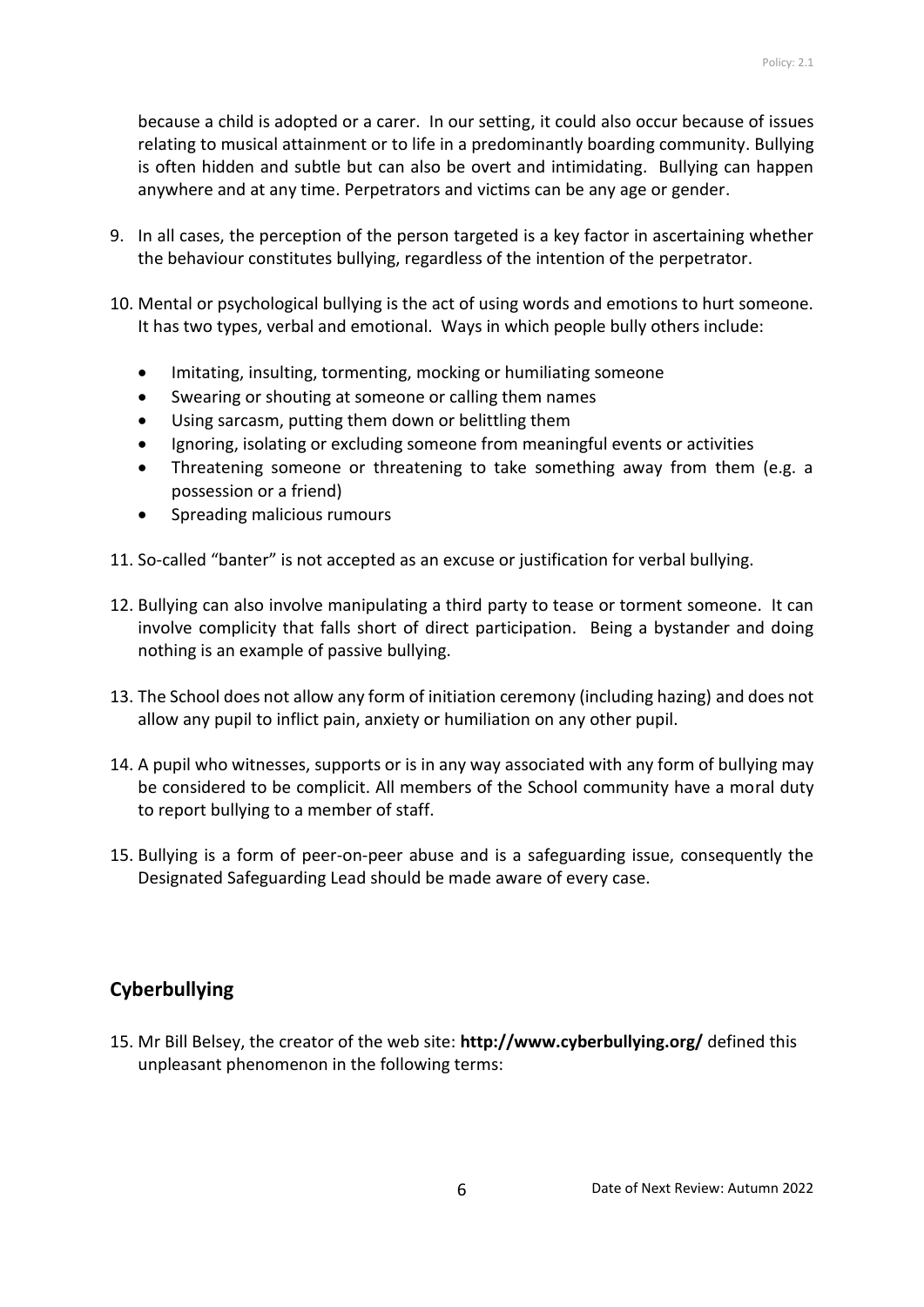"Cyberbullying involves the use of information and communication technologies to support deliberate, repeated, and hostile behaviour by an individual or group that is intended to harm others."

- 16. Cyberbullying can involve Social Networking Sites, like Facebook, Instagram, Snapchat, YouTube, Twitter, etc. It can also involve use of emails and any internet-based electronic devices. Text messages sent from mobile phones would fall into the category of cyberbullying.
- 17. Cyberbullying can have a greater impact than non-digital based bullying due to the 24 hour a day access to digital resources. Negative behaviour disseminated via the internet can quickly be duplicated and spread further than the intended recipients ("going viral").
- 18. All forms of cyberbullying will be taken very seriously by the School. The **P2.6 E-Safety Policy for Pupils** gives details of the measures taken by the School to ensure online safety, including the definition of roles and responsibilities, guidance on the use of technology, technical provision, filtering and monitoring, training for staff, and information for parents.

## <span id="page-6-0"></span>**Homophobic, Biphobic and Transphobic (HBT) Bullying**

- 19. HBT bullying occurs when bullying is motivated by a prejudice against lesbian, gay, bisexual or transexual people. The following may experience homophobic bullying:
	- Young people who are homosexual, bisexual or transgender.
	- Young people who are thought to be homosexual, bisexual or transgender.
	- Young people who are different in some way they may not act like the other boys or girls.
	- Young people who have homosexual, bisexual or transgender friends, or family, or their parents/carers are homosexual, bisexual or transgender.
	- Teachers who may or may not be homosexual, bisexual or transgender.

20. HBT bullying can have a negative impact on young people:

- Seven out of ten young homosexual people say homophobic bullying affects their work.
- 21. HBT bullying can be hard to identify because it may be going on in secret. Sometimes, pupils may not want to tell anyone about it in case teachers/staff or other adults assume they are homosexual, bisexual or transgender. The fact that young people are particularly reluctant to tell is a distinctive aspect of HBT bullying.
- 22. Generally, HBT bullying looks like other sorts of bullying, but in particular it can include: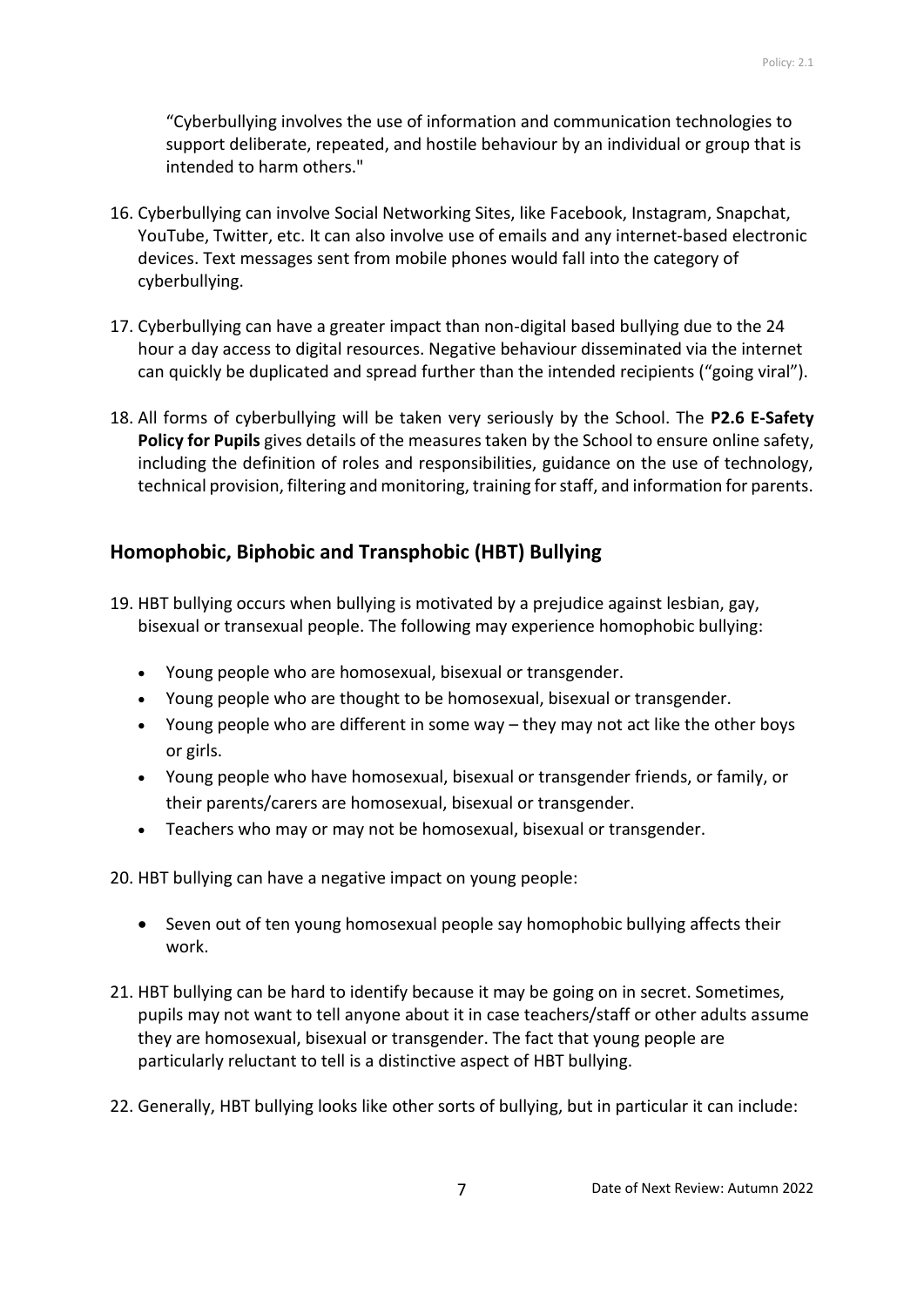- Verbal abuse including spreading rumours that someone is LGBT+, using the term "gay" incorrectly and abusively when the comment is in fact a judgement about someone's perceived ability, attitude or mannerisms.
- Physical abuse including hitting, punching, kicking, sexual assault and threatening behaviour.
- Cyberbullying using on-line spaces to spread rumours about someone or exclude them. This can also include text messaging, including video and picture messaging.
- 23. Although there is no official definition, **sexual bullying** is a behaviour, physical or nonphysical, where sexuality or gender is used as a weapon against another. Sexual bullying is any behaviour that degrades someone, singles someone out by the use of sexual language, gestures or violence, and victimises someone for their appearance. Sexual bullying can also include pressure to act promiscuously or to act in a way that makes others uncomfortable. The P2.2. Safeguarding and Child Protection Policy provides more information on Sexual Violence and Harassment under the heading of Peer-on-Peer abuse.

#### <span id="page-7-0"></span>**Language and Terminology**

24. "Bullying", "victim", "perpetrator" and other associated words in this topic are all extremely emotive. Staff should take great care to avoid using such words until it is appropriate to do so. Pupils may, for example, benefit from being made aware that their conduct could be perceived as "bullying behaviour" before the child is labelled as a bully. Equally, some pupils may feel further weakened to be referred to as a "victim" and may resent being labelled as such. At every stage in dealing with bullying, staff should remember the impact of language and take care to use neutral, conciliatory terms when possible, without undermining the seriousness of incidents.

### <span id="page-7-1"></span>**Signs of Bullying**

25. Changes in behaviour may indicate that a person is being bullied. These include:-

- Unwillingness to return to school
- Displays of excessive anxiety, becoming withdrawn or unusually quiet
- Physical isolation from friends and peer group
- Failure to produce work, or producing unusually bad work, or work that appears to have been copied, interfered with or spoilt by others
- Restricting food intake resulting in weight loss or over-eating
- Reduced ability/willingness to maintain a healthy level of personal hygiene
- Excuses for work not completed
- Books, bags, instruments and other belongings suddenly go missing, or are damaged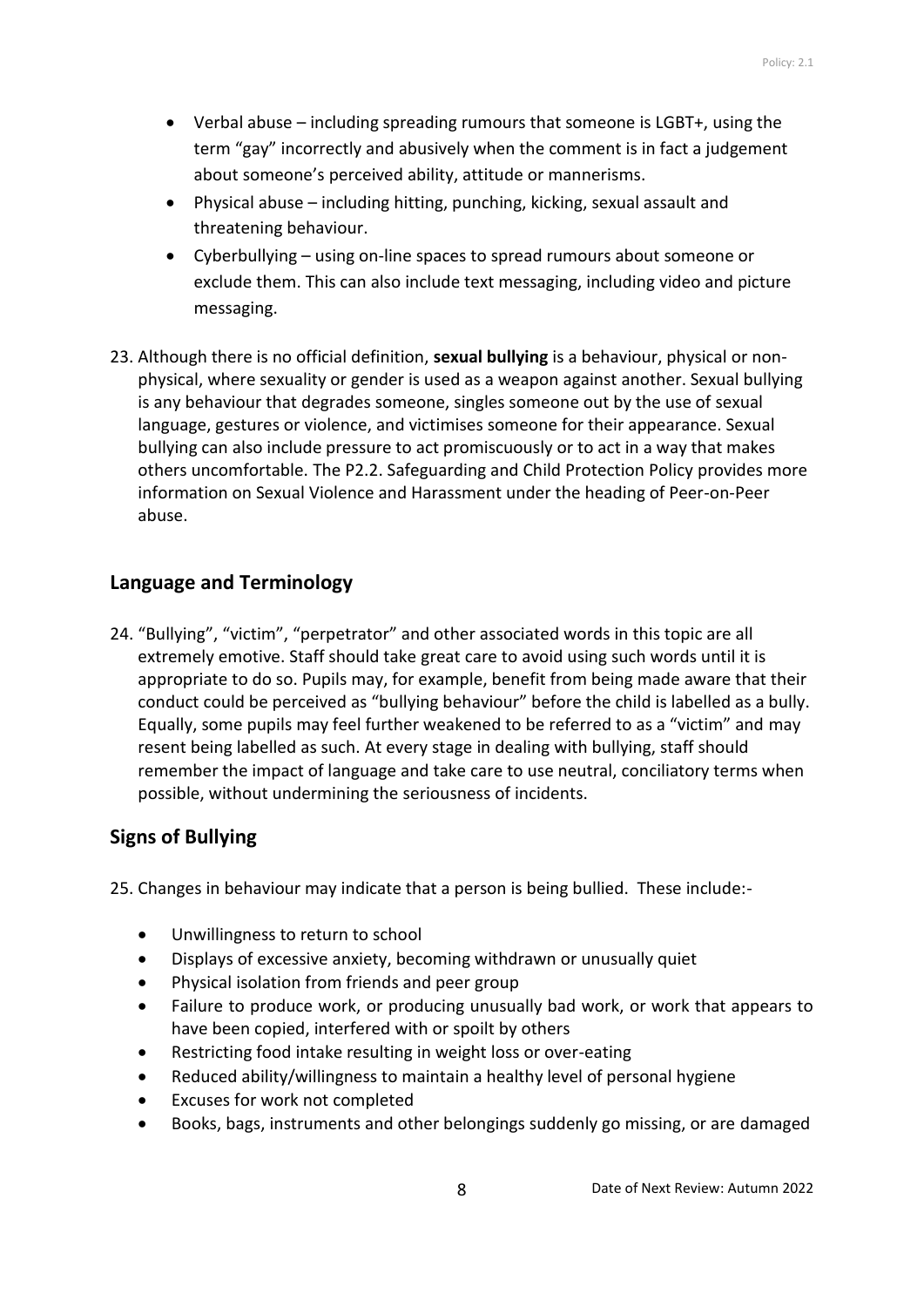- Frequent absence, erratic attendance, late arrival to class
- Change to established habits (e.g. giving up extra-curricular activities, change to accent or vocabulary, change to appearance)
- Diminished levels of self-confidence
- Frequent visits to the School Nurse with minor ailments such as stomach pains or headaches, or other patterns of minor illnesses.
- Feeling unwell in the mornings, looking pale and less lively than usual
- Unexplained cuts and bruises
- Choosing the company of adults over peers
- Displaying repressed body language and poor eye contact
- Difficulty in sleeping, experiencing nightmares
- Talking of suicide or running away
- Self–harm
- 26. Although there may be other causes of some of the above symptoms, a repetition or a combination of these possible signs of bullying should be investigated by parents and teachers.

#### <span id="page-8-0"></span>**Measures to prevent Bullying**

- 27. The School recognises that bullying can occur from staff to staff, from staff to pupil, from pupil to staff, from parents to staff, from staff to parents and from pupil to pupil. While all forms are considered unacceptable, this policy focuses on the last category. Bullying is related to abuse and an awareness of this must be maintained. This school community does not tolerate any unkind actions or remarks, even if they are not intended to hurt others. We expect everyone in the School community will respect our core value of being kind to each other.
- 28. All reasonable measures should be taken to ensure that, as far as possible, every pupil feels safe and happy at School and feels supported and protected at all times. Preventative measures include:
	- Appropriate training in aspects of care is arranged to ensure that all staff have the necessary professional skills, especially an understanding of the principles of the School's Anti-Bullying Policy and their legal responsibilities
	- Taking measures in each year group to promote our Anti-Bullying culture and to educate pupils about bullying, (including cyberbullying) and the Anti-Bullying Policy
	- Taking allegations of bullying seriously, investigating all possible cases fully to establish facts Watching for behaviour that could turn into bullying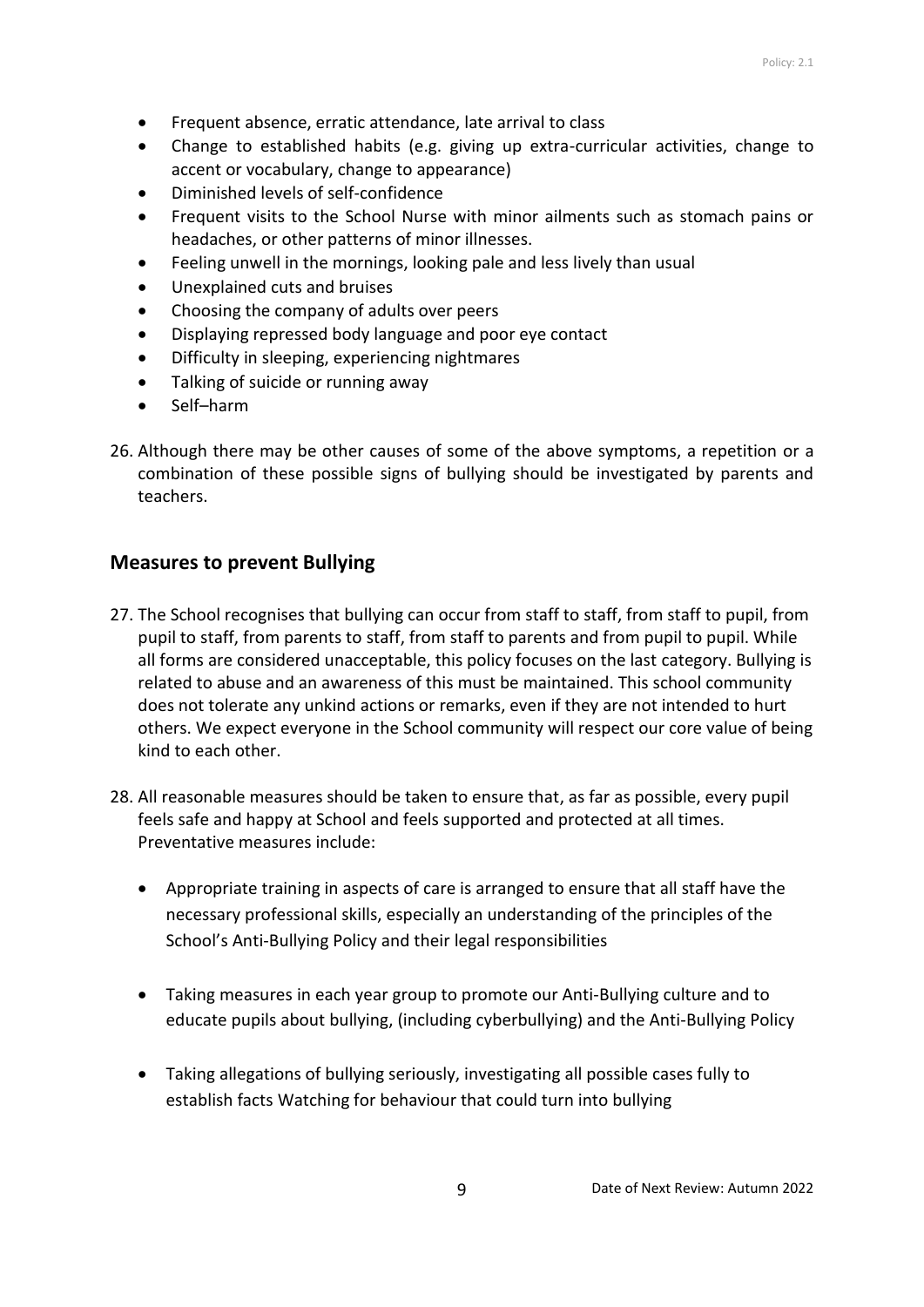- Being alert for signs of bullying in less public environments (for example minibuses or cyberbullying)
- Discussing vulnerable pupils in appropriate meetings
- Providing anti-bullying advice in accessible places
- Training pupils to respond appropriately to bullying via PSHE lessons and assemblies
- Restricting or preventing access to social media sites
- Providing access to staff and other appropriate adults
- Providing contact details for appropriate bodies such as Childline
- Availability of the Pupil Handbook which deals with bullying and cyberbullying and offers advice and guidance
- Informing and teaching Pupils and staff that bullying will not be tolerated in the School.
- Making senior pupils aware of what is expected of them in setting a good example and being helpful to younger pupils and each other
- Providing Peer Mentors linked to the Houses to whom other pupils can speak if they are experiencing difficulties or have worries
- Informing and educating parents on the principles of the School's Anti-Bullying Policy (this policy) including cyberbullying
- Ensuring all members of the school community understand their responsibilities with regard to reporting any alleged bullying behaviour and are aware of their professional responsibilities as outlined in P2.3 Staff Code of Conduct
- Our strong and experienced pastoral team (Houseparents, Nurse, Counsellor, Independent Listener, Assistant Houseparents and Tutors) support the Director of Pastoral Care and are trained in handling any incidents as an immediate priority. They are alert to possible signs of bullying.
- Staff are required to attend routine regular staff training through safeguarding updates and via online training portals. The fortnightly Pastoral meeting is an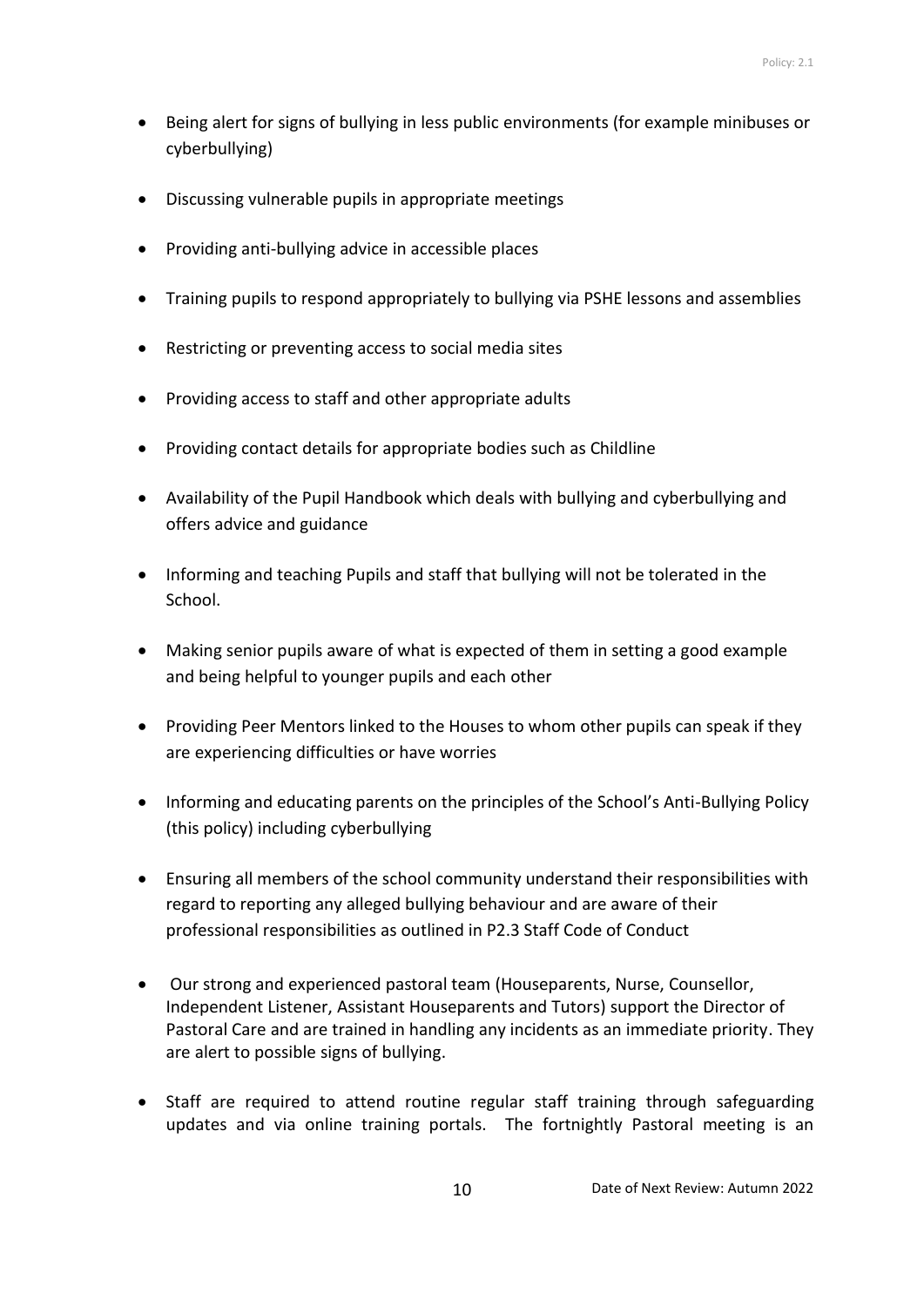opportunity to discuss policies and good practice and allows for the effectiveness of the approach to be evaluated. We also ensure that this policy is covered in the induction programme for new staff. All staff are advised of their legal responsibilities.

- Every year, bullying is discussed in tutor groups and is a topic addressed in Morning Meeting. Older pupils are expected to set a good example and to look out for and report any bullying which they suspect may be occurring.
- Our PSHE and RSE programme is structured to give pupils an awareness of their social and moral responsibilities and covers bullying (including cyberbullying, HBT bullying, and racial and sexual harassment) and equality and inclusion.
- 29. From time to time, the School or particular year groups are surveyed formally or informally on the subject of bullying in order to raise awareness and prompt any concerns.
- 30. Our trained School Counsellor provides an important service, offering specialist skills of assessment and counselling. She is available to give confidential advice and counselling support to pupils who can refer themselves to her when they have social, emotional or behavioural concerns. Pupils are encouraged to self-refer to the counsellor, but any member of staff may also make this referral on a pupil's behalf.
- 31. New Staff induction includes countering bullying, amongst other pastoral issues and all staff receive regular training and know how to act and to whom to report concerns.
- 32. The Health Centre and both boarding houses display advice on where and how pupils can seek help, including details of confidential help lines and web sites connecting to external specialists.
- 33. We reserve the right to investigate incidents that take place outside school hours, on school visits and trips that occur in the vicinity of the school involving our pupils.
- 34. We welcome feedback from parents and guardians on the effectiveness of our preventative measures. Information on the school's anti-bullying policy is provided to parents and guardians as part of the New Pupils' Pack, and this policy is available on the school's website.
- 35. Pupils are regularly encouraged to support each other in tutor groups and House meetings by reporting any instances of bullying, or if they believe that another pupil is at risk.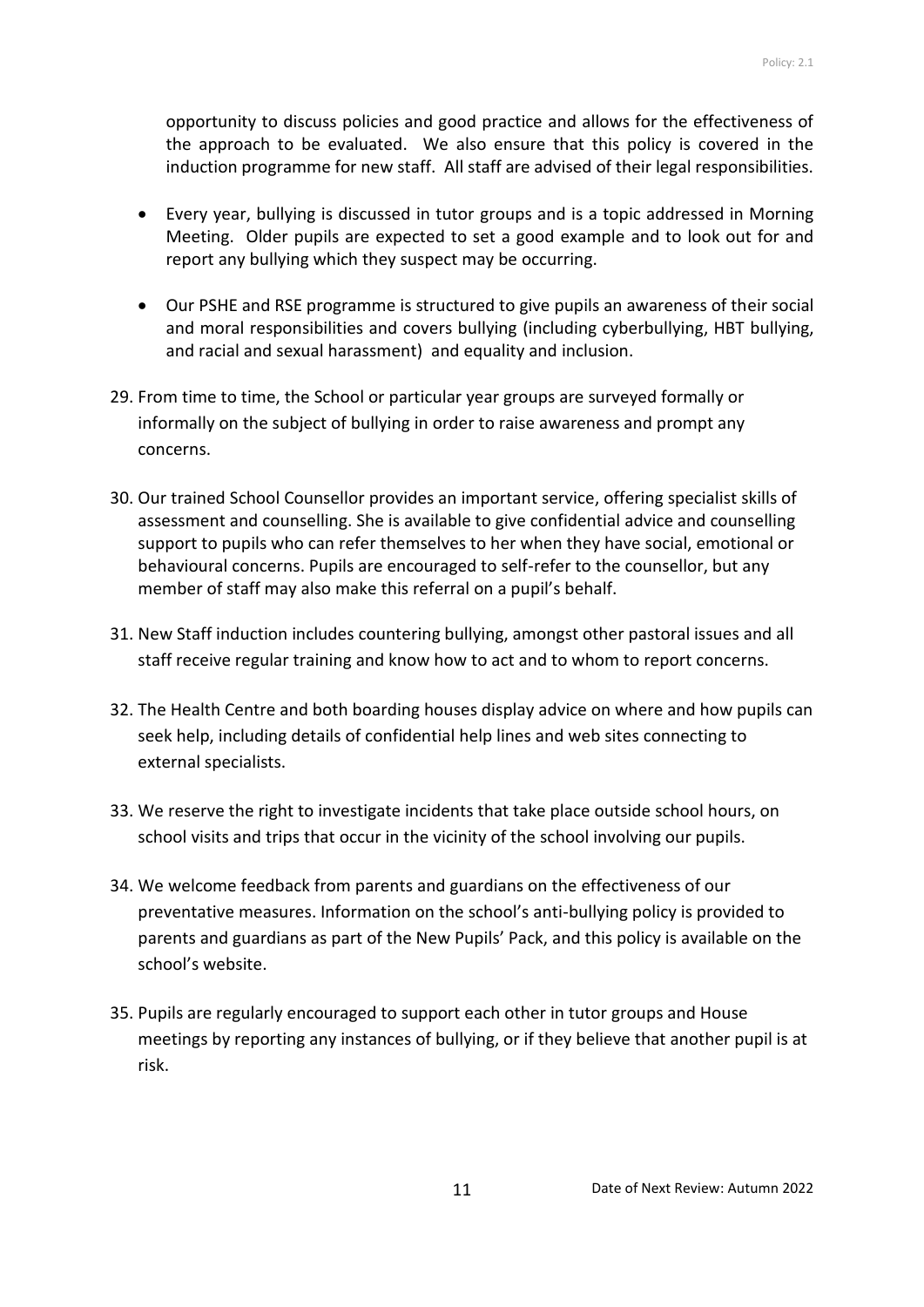- 36. Pupils are reminded in PSHE and Houses that they can report bullying anonymously if preferred.
- 37. Pupils are reminded in PSHE lessons that any pupil who deliberately causes unhappiness to others can expect to be dealt with firmly. All incidents will be recorded and reported to the Designated Safeguarding Lead and the Head will be made aware.
- 38. Staff or senior pupils may notice instances of bullying before even the victim is aware, and be able to deal with the situation before it becomes a problem. A member of staff who notices a problem, however trivial, should inform the Houseparent, who will in turn inform the Designated Safeguarding Lead.
- 39. All staff who have contact with a pupil who may be at risk of being bullied should be informed and should be vigilant to any negative behaviour towards that pupil (for a fuller outline of action to be taken, see below).
- 40. All staff are reminded that they should never dismiss any low-level incidents that may be perceived to be low-level or "one-off". It is only if such incidents are reported that the DSLcan build a comprehensive picture and ascertain whether the issue is indeed minor.
- 41. Further measures to counter cyberbullying and HBT bullying are listed in the sections below.

### <span id="page-11-0"></span>**Measures to counter Cyberbullying**

42. In addition to the preventative measures described above, The Yehudi Menuhin School:

- expects all pupils to adhere to its charter for the safe use of the internet. Certain sites/phrases and words are blocked by our Smoothwall system, and our DSL receives alerts when access has been attempted/ denied;
- may impose sanctions for the misuse, or attempted misuse of the internet;
- issues all pupils with their own personal school email address, which can be monitored if necessary;
- offers guidance on the safe use of social networking sites and cyberbullying in PSHCE lessons, which covers blocking and removing contacts from "buddy lists";
- offers guidance on keeping names, addresses, passwords, mobile phone numbers and other personal details safe;
- does not allow the use of cameras on mobile phones in washing and changing areas, or other such areas.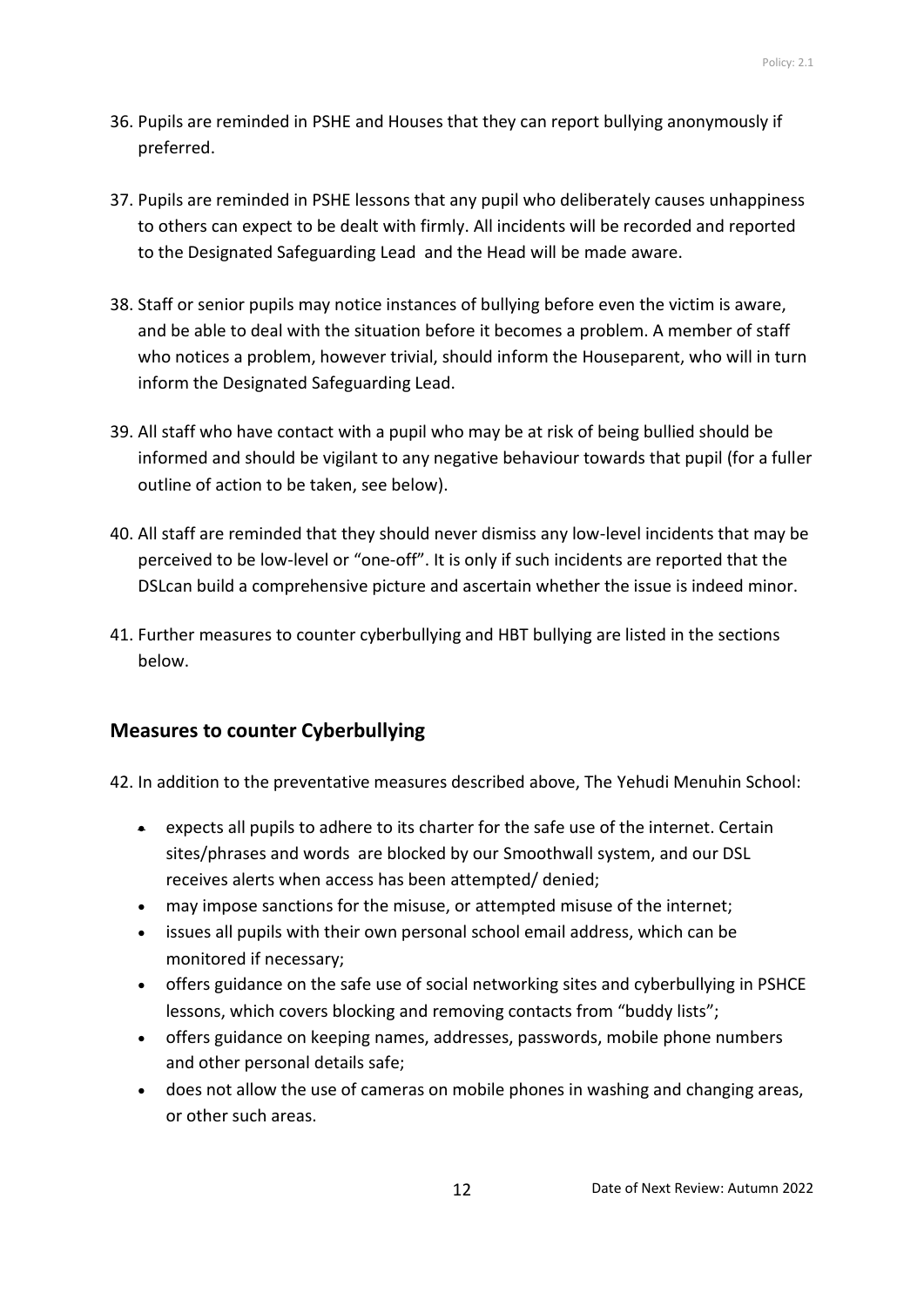- 43. The Education Act 2011 allows the Head to authorise that a digital device may be confiscated and examined if it is thought to contain offensive material. The guidance on viewing Youth Produced Sexual images in the P2.2 Safeguarding and Child Protection Policy should be considered if needed. The Head may request that a senior member of staff examine data and/or files, and the Head will decide if material should be deleted or retained. There is no need to have parental consent to do this.
- 44. If a digital device has, or is suspected to have, evidence relating to a criminal offence, then the device must be given to the Police as soon as is reasonably practical. Material must not be deleted from the device before it is given to the Police and must not be viewed by anyone other than the Head or the DSL as it may contain sensitive material regarding a pupil.

## <span id="page-12-0"></span>**Measures to counter Homophobic, Biphobic and Transphobic Bullying (HBT)**

- 45. Casual HBT language is common in some schools and, if it is not challenged, pupils may think that HBT bullying is acceptable. It is therefore important to challenge HBT language whenever it occurs.
- 46. At the Yehudi Menuhin School, we ensure that pupils know that HBT language will not be tolerated.
- 47. When an incident occurs, pupils will be informed that HBT language is offensive, and will not be tolerated.
- 48. If a pupil makes HBT remarks, a member of staff will talk to the pupil in detail about why their comments are unacceptable.
- 49. If the problem persists, the leadership team will be involved. The pupil will be made to understand the sanctions that will apply if they continue to use HBT language.
- 50. Parents/carers are likely to be invited to attend a meeting to discuss the attitudes of the pupil.

### <span id="page-12-1"></span>**Actions**

### <span id="page-12-2"></span>Responses to all types of Bullying

51. All allegations will be taken very seriously, as bulling can cause psychological damage and result in severe low esteem, eating disorders, self-harm or even suicide.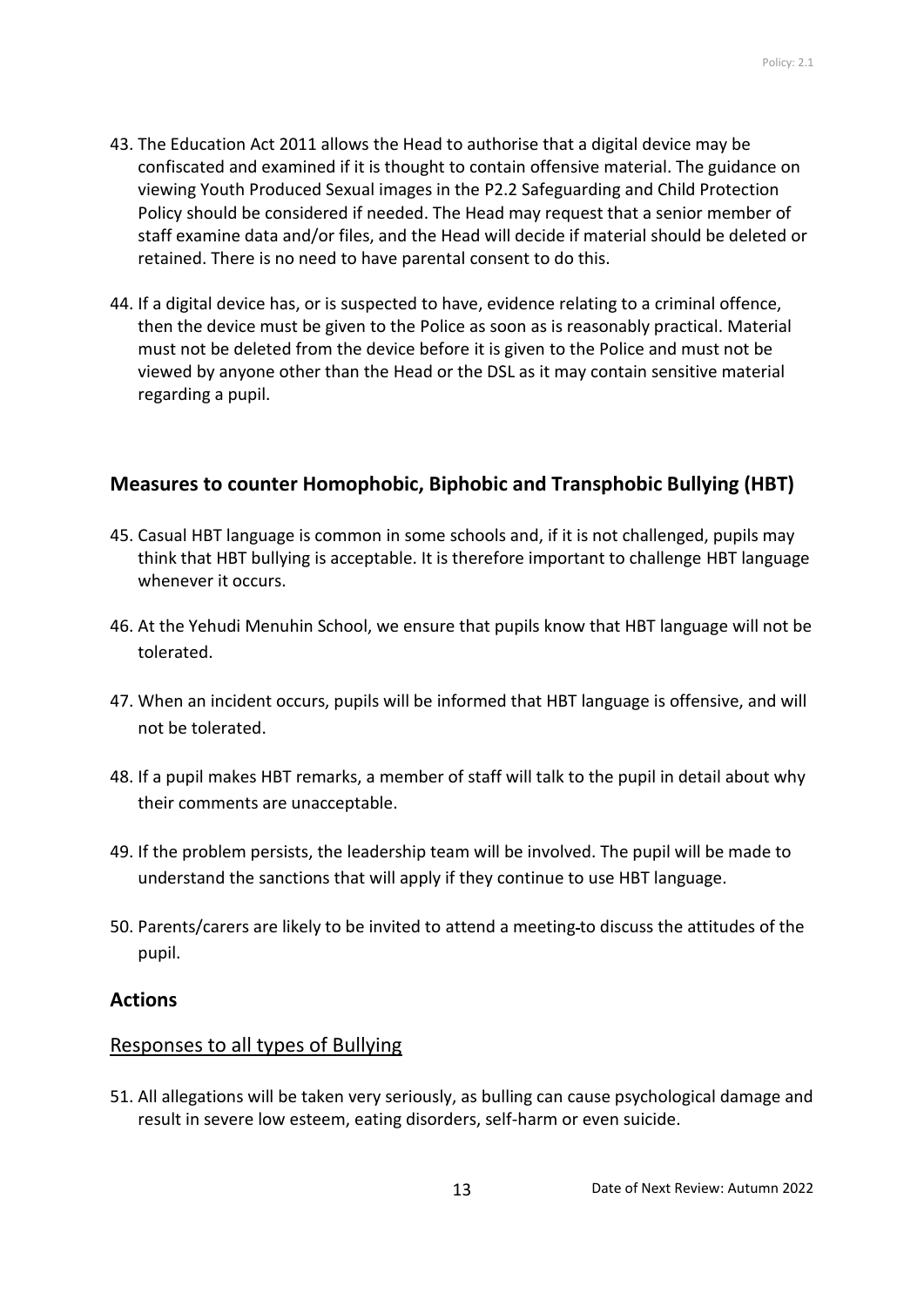- 52. Prevention involves all staff in vigilance **and in setting a good example.** Reaction will be sensitive and serious, as staff intervention can improve a situation quickly and rarely makes it worse.
- 53. In many cases where it is felt that bullying has taken place, the action in the first instance might not be disciplinary. It may sometimes be the case that the perpetrator genuinely has not recognised the distress caused to the 'victim' by his/her behaviour. It may also be judged preferable to issue a warning before sanctions are applied. The School recognises that pupils accused of bullying may themselves require additional support. Pupils who bully others must be given suitable help and guidance.
- 54. The victim of bullying is encouraged to confide in any person he or she finds most approachable. It then becomes the duty of that person to take action, as appropriate. Often pupils will discuss bullying with their instrumental teacher. All staff (including instrumental teachers) are reminded that any instances of bullying disclosed to them or witnessed by them must be reported to the DSL or the Head. To witness bullying but fail to report it only helps that bullying to continue. It is the duty of all members of the School community to report any instances of bullying which they witness.
- 55. The victim will be reassured that although confidentiality might seem important, it is vital that the bully is stopped. Such reassurance is part of the support provided to victims. Fear that things will get worse with intervention can only be allayed by positive and confident action to protect the victim and divert the bully.
- 56. The DSL and Head will judge who else needs to know. Friends of the victim, older pupils and other members of boarding staff are often most valuable in protecting the bullied and in helping the bully to be aware of their behaviour. The victim should be consulted before others are notified, especially other pupils.
- 57. All cases of bullying are recorded in the House log books which are reviewed regularly by the Houseparent. Instances of bullying are also kept in a separate log by the Head. This enables patterns to be identified. As it is important to deal with bullying immediately, the School will take action within 24 hours of any case of bullying being reported.
- 58. A report of the incident must be logged on CPOMS under the category 'Bullying'.
- 59. Parents play an important role in the School's anti-bullying strategy and are involved at an early stage. Parents are urged to contact, in the first instance, the Housemaster or Housemistress if they have any concerns about their child, including whether or not they suspect that their child is being bullied or involved in bullying. In clear cases of bullying, a member of staff will contact the parents of **both** parties to inform them of what has happened, how the School has dealt with it, listen to their thoughts, and discuss the ways in which they can support their children and make repetition of the behaviour less likely.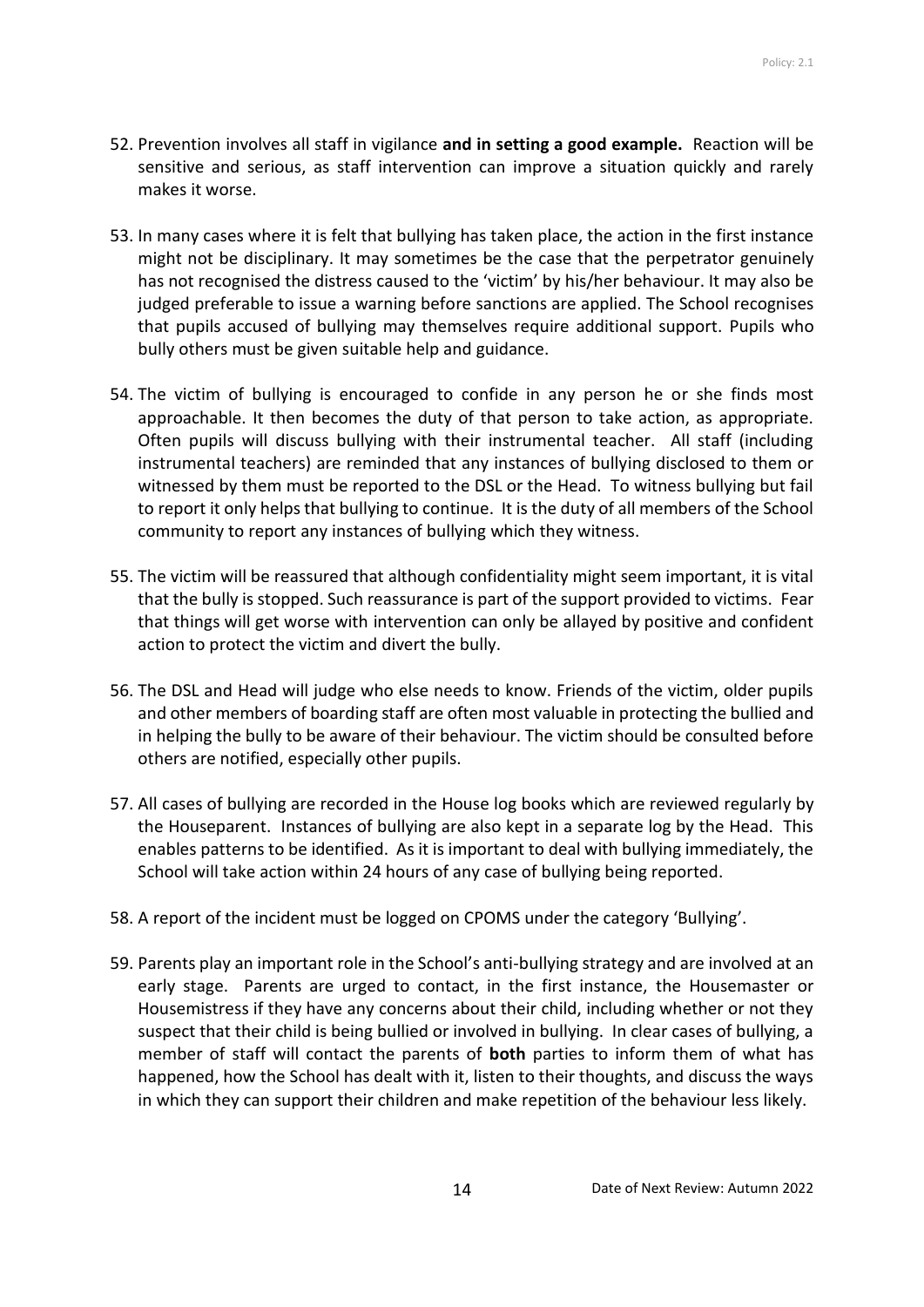- 60. Where there is reasonable cause to believe that a pupil is suffering or is likely to suffer **significant harm**, a bullying incident must be treated as a safeguarding concern and reported as such to the DSL (or one of the deputies) who will follow the procedures detailed in the School's published P2.2 Safeguarding and Child Protection Policy. In very serious cases, and only after the Head has been involved, it may be necessary to make a report to the Police or to Social Services. However, it is the policy of the School to attempt to resolve such issues internally under the School's own disciplinary procedures, unless the matter is of such gravity that a criminal prosecution is likely.
- 61. We reserve the right to investigate incidents involving our pupils that take place outside school. Excellent communication and collaboration is key when issues arise while the pupil is in the home environment as it is more difficult for school staff to supervise and intervene.
- 62. Particular sensitivity must be applied to those for whom English is not their first language or who come from other cultures.
- 63. Written statements may be taken from any pupil involved in an incident. These may be used in discussions designed to elicit the facts, elucidate incidents and prevent them from recurring and to evaluate the effectiveness of the approach adopted or to enable patterns to be identified. Such notes would then be securely filed on CPOMS.
- 64. **Where appropriate,** incidents witnessed by staff may be dealt with by a reprimand. These incidents should nevertheless be reported to the Houseparent and recorded. Should more than one incident occur involving the same pupils, the Houseparent should discuss the matter with the DSL. An investigation and a meeting of those involved will follow. The DSL must be kept informed at all stages.
- 65. **Urgent** incidents must be reported to the Housemistress/master immediately. Confidentiality of a reporting pupil may need to be respected. The Designated Safeguarding Lead must be informed and action decided upon. A School Counsellor or other member of staff may become involved. The incident must be recorded.
- 66. All records will be kept by the School in accordance with our P90.5 Data Protection & Retention Policy and our P2.2 Safeguarding and Child Protection Policy.
- 67. As with all safeguarding matters, it is the responsibility of the DSL to keep the Head informed.

## <span id="page-14-0"></span>**Sanctions**

68. Sanctions for bullying include the removal of privileges, temporary exclusion (suspension) and ultimately permanent exclusion (expulsion). In all cases parents are brought into the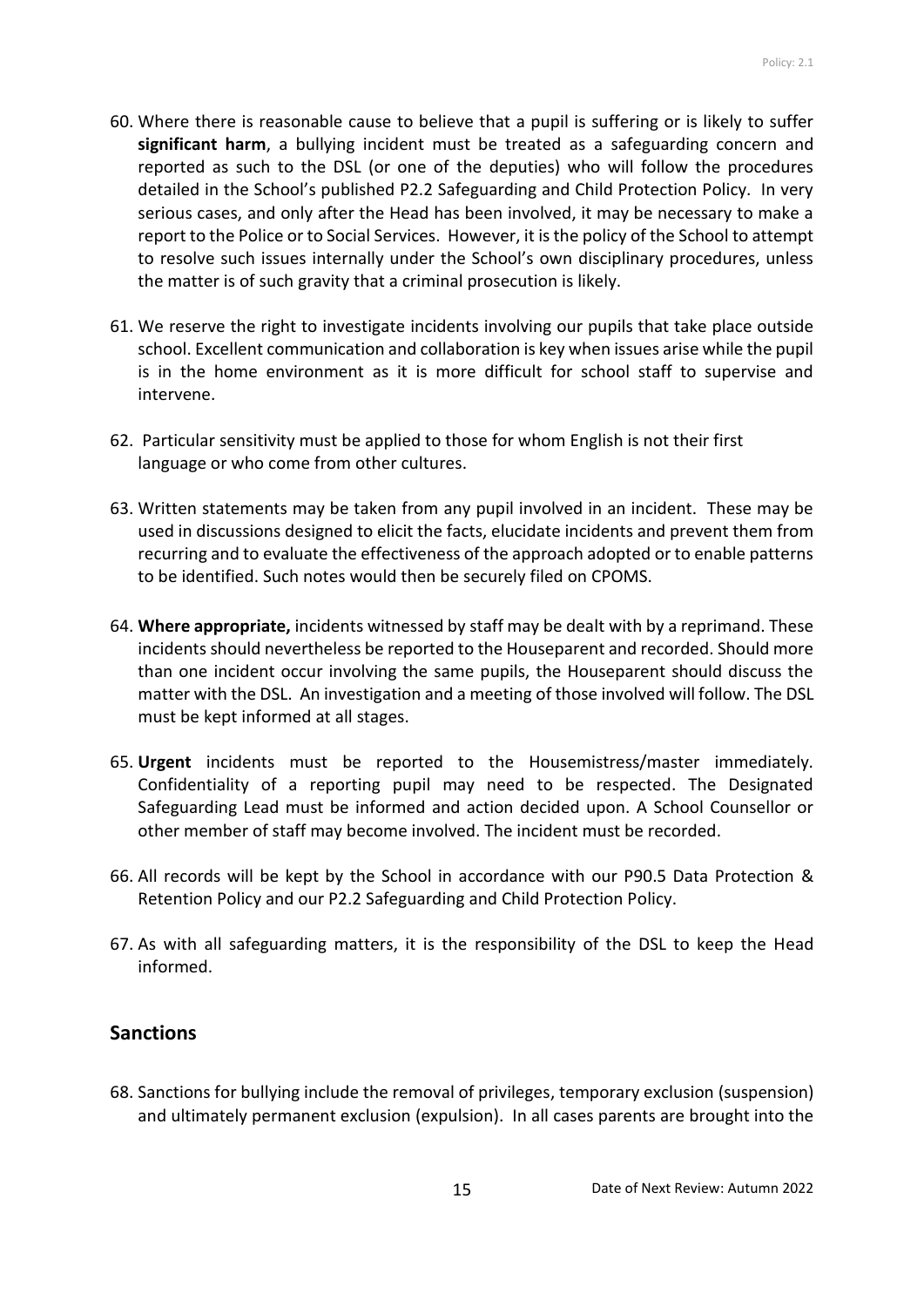discussions once facts or details are obtained. For further details please refer to P3 Behaviour Management Policy.

69. The sanction log is kept updated by boarding staff and may be also accessed by the DSL, DDSL and the Head.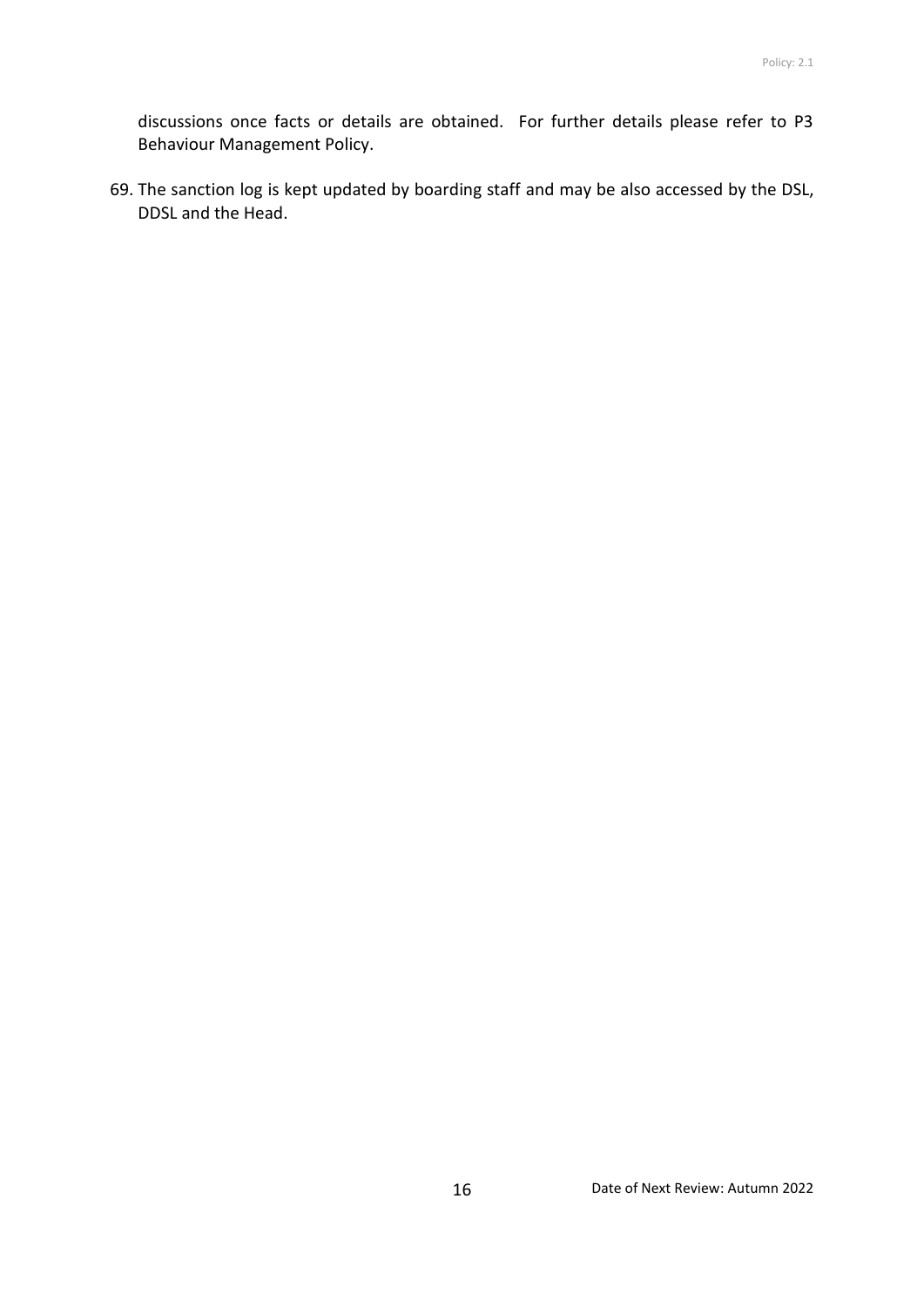### <span id="page-16-0"></span>**Appendix 1 - References and suggested wider reading:**

#### *Legal Framework*

- Education and Inspections Act 2006
- Human Rights Act 1998
- The Education (Independent School Standards)(England) Regulations 2003 as
- subsequently amended (SI2003/1910)
- Special Education Needs and Disability Act 2001
- The Equality Act 2010

#### **General Guidance:**

#### **Department of Education [Preventing and Tackling Bullying -](https://assets.publishing.service.gov.uk/government/uploads/system/uploads/attachment_data/file/623895/Preventing_and_tackling_bullying_advice.pdf) Advice for School Leaders, staff [and Governing Bodies](https://assets.publishing.service.gov.uk/government/uploads/system/uploads/attachment_data/file/623895/Preventing_and_tackling_bullying_advice.pdf) – July 2017** [https://assets.publishing.service.gov.uk/government/uploads/system/uploads/attachment\\_](https://assets.publishing.service.gov.uk/government/uploads/system/uploads/attachment_data/file/623895/Preventing_and_tackling_bullying_advice.pdf) [data/file/623895/Preventing\\_and\\_tackling\\_bullying\\_advice.pdf](https://assets.publishing.service.gov.uk/government/uploads/system/uploads/attachment_data/file/623895/Preventing_and_tackling_bullying_advice.pdf)

"**[Bullying": An ISC Child Health and Wellbeing Working Party Guidance](http://www.antibullying.net/adultsinschools.htm) - Update Five (Source of anti-bullying support for school communities)** <http://www.antibullying.net/adultsinschools.htm>

**[Where You are NOT Alone](http://www.bullying.org/) -** <http://www.bullying.org/>

#### **[Guidance on Homophobic Bullying](http://www.beyondbullying.com/uploads/homophobicbullying.doc)**

The full guidance can be downloaded online at [www.teachernet.gov.uk/publications](http://www.teachernet.gov.uk/publications) (REF No - DCSF-00668-2007)

#### **Keeping Children Safe in Education, September 2021**

https://www.gov.uk/government/publications/keeping-children-safe-in-education--2

#### **Technological:**

**[Cyberbullying](http://vle.sherborne.com/resource.aspx?id=9605)** - A briefing note on the ISBA website by Farrer & Co

**[Cyberbullying website](http://www.cyberbullying.org/)** - <http://www.cyberbullying.org/>

**Cyberbullying – supporting school staff**  [http://www.digizen.org/downloads/cyberbullying\\_teachers.pdf](http://www.digizen.org/downloads/cyberbullying_teachers.pdf)

**Child Exploitation Online** <http://ceop.police.uk/>